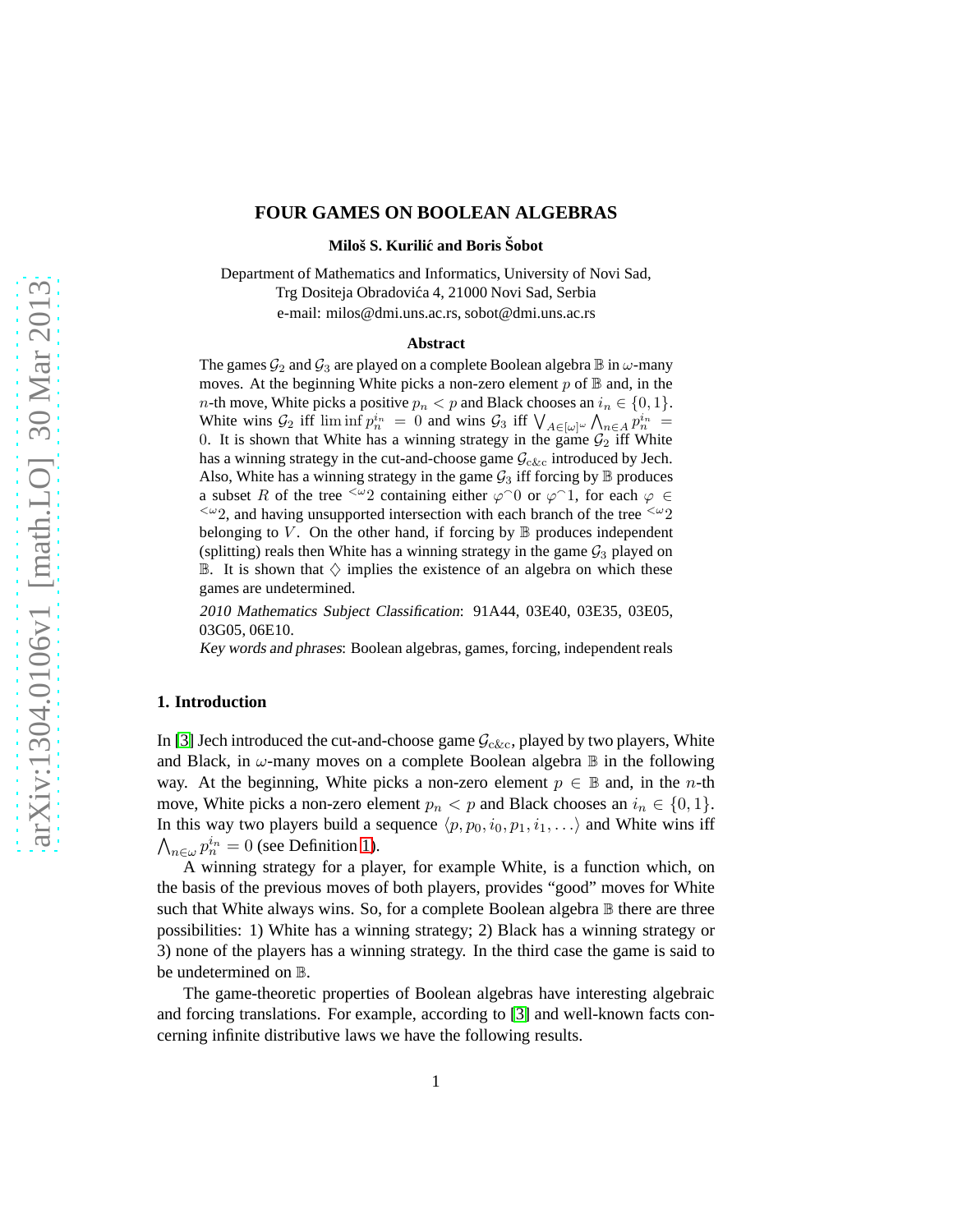**Theorem 1.** (Jech) For a complete Boolean algebra **B** the following conditions are equivalent:

(a) White has a winning strategy in the game  $\mathcal{G}_{c\&c}$ ;

(b) The algebra  $\mathbb B$  does not satisfy the  $(\omega, 2)$ -distributive law;

(c) Forcing by B produces new reals in some generic extension;

(d) There is a countable family of 2-partitions of the unity having no common refinement.

Also, Jech investigated the existence of a winning strategy for Black and using  $\diamondsuit$  constructed a Suslin algebra in which the game  $\mathcal{G}_{c\&c}$  is undetermined. Moreover in [\[6\]](#page-9-1) Zapletal gave a ZFC example of a complete Boolean algebra in which the game  $\mathcal{G}_{c\&c}$  is undetermined.

Several generalizations of the game  $\mathcal{G}_{c\&c}$  were considered. Firstly, instead of cutting of p into two pieces, White can cut into  $\lambda$  pieces and Black can choose more than one piece (see [\[3\]](#page-9-0)). Secondly, the game can be of uncountable length so Dobrinen in [\[1\]](#page-9-2) and [\[2\]](#page-9-3) investigated the game  $\mathcal{G}^{\kappa}_{\leq \mu}(\lambda)$  played in  $\kappa$ -many steps in which White cuts into  $\lambda$  pieces and Black chooses less then  $\mu$  of them.

<span id="page-1-0"></span>In this paper we consider three games  $\mathcal{G}_2$ ,  $\mathcal{G}_3$  and  $\mathcal{G}_4$  obtained from the game  $\mathcal{G}_{c\&c}$  (here denoted by  $\mathcal{G}_1$ ) by changing the winning criterion in the following way.

**Definition 1.** The games  $\mathcal{G}_k$ ,  $k \in \{1, 2, 3, 4\}$ , are played by two players, White and Black, on a complete Boolean algebra  $\mathbb B$  in  $\omega$ -many moves. At the beginning White chooses a non-zero element  $p \in \mathbb{B}$ . In the *n*-th move White chooses a  $p_n \in (0, p)$ <sub>B</sub> and Black responds choosing  $p_n$  or  $p \setminus p_n$  or, equivalently, picking an  $i_n \in \{0,1\}$  chooses  $p_n^{i_n}$ , where, by definition,  $p_n^0 = p_n$  and  $p_n^1 = p \setminus p_n$ . White wins the play  $\langle p, p_0, i_0, p_1, i_1, \ldots \rangle$  in the game

 $\mathcal{G}_1$  if and only if  $\bigwedge_{n\in\omega}p_n^{i_n}=0$ ;  $n\in\omega$  $\mathcal{G}_2$  if and only if  $\bigvee_{k \in \omega} \bigwedge_{n \geq k} p_n^{i_n} = 0$ , that is  $\liminf p_n^{i_n} = 0$ ;  $\mathcal{G}_3$  if and only if  $\bigvee_{A \in [\omega]^\omega} \bar{\bigwedge}_{n \in A} p_n^{i_n} = 0;$  $\mathcal{G}_4$  if and only if  $\bigwedge_{k\in\omega}\bigvee_{n\geq k}p_n^{i_n}=0$ , that is  $\limsup p_n^{i_n}=0$ .

<span id="page-1-1"></span>In the following theorem we list some results concerning the game  $G_4$  which are contained in [\[5\]](#page-9-4).

**Theorem 2.** (a) White has a winning strategy in the game  $\mathcal{G}_4$  played on a complete Boolean algebra  $\mathbb B$  iff forcing by  $\mathbb B$  collapses c to  $\omega$  in some generic extension.

(b) If  $\mathbb B$  is the Cohen algebra r.o. ( $\leq \omega_2$ ,  $\supseteq$ ) or a Maharam algebra (i.e. carries a positive Maharam submeasure) then Black has a winning strategy in the game  $\mathcal{G}_4$ played on B.

(c)  $\diamondsuit$  implies the existence of a Suslin algebra on which the game  $\mathcal{G}_4$  is undetermined.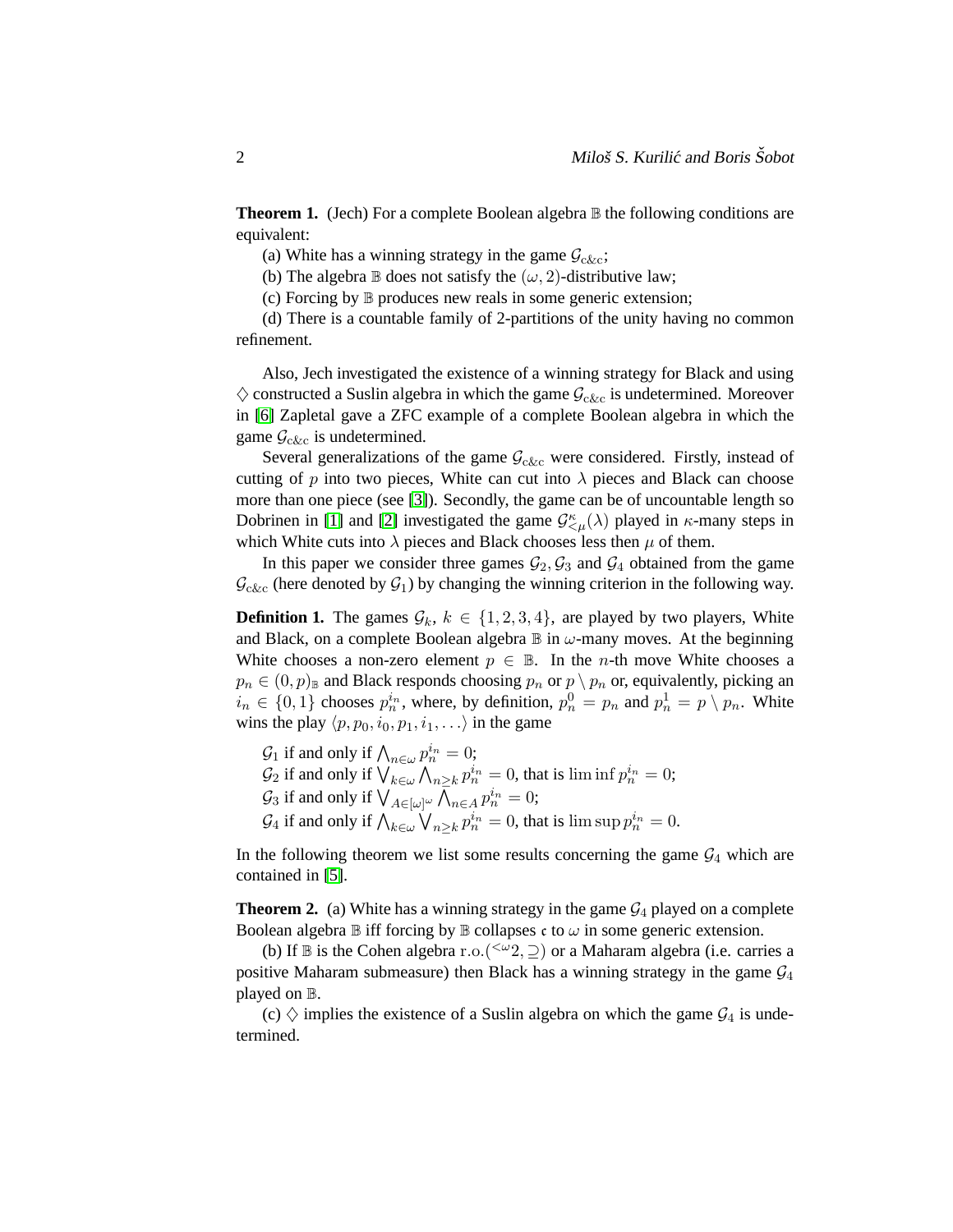The aim of the paper is to investigate the game-theoretic properties of complete Boolean algebras related to the games  $G_2$  and  $G_3$ . So, Section 2 contains some technical results, in Section 3 we consider the game  $G_2$ , Section 4 is devoted to the game  $\mathcal{G}_3$  and Section 5 to the algebras on which these games are undetermined.

Our notation is standard and follows [\[4\]](#page-9-5). A subset of  $\omega$  belonging to a generic extension will be called supported iff it contains an infinite subset of  $\omega$  belonging to the ground model. In particular, finite subsets of  $\omega$  are unsupported.

# **2. Winning a play, winning all plays**

<span id="page-2-1"></span>Using the elementary properties of Boolean values and forcing it is easy to prove the following two statements.

**Lemma 1.** Let B be a complete Boolean algebra,  $\langle b_n : n \in \omega \rangle$  a sequence in B and  $\sigma = \{\langle \tilde{n}, b_n \rangle : n \in \omega \}$  the corresponding name for a subset of  $\omega$ . Then

(a)  $\bigwedge_{n\in\omega}b_n=\|\sigma=\check{\omega}\|;$ (b)  $\liminf b_n = ||\sigma$  is cofinite||; (c)  $\bigvee_{A \in [\omega]^{\omega}} \bigwedge_{n \in A} b_n = ||\sigma$  is supported||; (d)  $\limsup b_n = ||\sigma$  is infinitel.

<span id="page-2-0"></span>**Lemma 2.** Let  $\mathbb B$  be a complete Boolean algebra,  $p \in \mathbb B^+ , \langle p_n : n \in \omega \rangle$  a sequence in  $(0, p)_{\mathbb{B}}$  and  $\langle i_n : n \in \omega \rangle \in {}^{\omega}2$ . For  $k \in \{0, 1\}$  let  $S_k = \{n \in \omega : i_n = k\}$  and let the names  $\tau$  and  $\sigma$  be defined by  $\tau = \{ \langle \tilde{n}, p_n \rangle : n \in \omega \}$  and  $\sigma = \{ \langle \tilde{n}, p_n^{i_n} \rangle :$  $n \in \omega$ . Then

(a)  $p' \Vdash \tau = \sigma = \check{\emptyset};$ (b)  $p \Vdash \tau = \sigma \triangle \check{S}_1;$ (c)  $p \Vdash \sigma = \tau \triangle \check{S}_1;$ (d)  $p \Vdash \sigma = \check{\omega} \Leftrightarrow \tau = \check{S}_0;$ (e)  $p \Vdash \sigma =^* \check{\omega} \Leftrightarrow \tau =^* \check{S}_0;$ (f)  $p \Vdash |\sigma| < \check{\omega} \Leftrightarrow \tau =^* \check{S}_1.$ 

<span id="page-2-2"></span>**Theorem 3.** Under the assumptions of Lemma [2,](#page-2-0) White wins the play  $\langle p, p_0, i_0, \rangle$  $p_1, i_1, \ldots$  in the game

 $\mathcal{G}_1$  iff  $\|\sigma$  is not equal to  $\check{\omega}\| = 1$  iff  $p \Vdash \tau \neq \check{S}_0$ ;  $\mathcal{G}_2$  iff  $\|\sigma$  is not cofinite  $\|=1$  iff  $p \Vdash \tau \neq^* \check{S}_0$ ;  $\mathcal{G}_3$  iff  $\|\sigma$  is not supported $\|= 1$  iff  $p \Vdash \text{``}\tau \cap \check{S}_0$  and  $\check{S}_1 \setminus \tau$  are unsupported";  $\mathcal{G}_4$  iff  $\|\sigma \text{ is not infinite}\| = 1$  iff  $p \Vdash \tau =^* \check{S}_1$ .

**Proof.** We will prove the statement concerning the game  $\mathcal{G}_3$  and leave the rest to the reader. So, White wins  $\mathcal{G}_3$  iff  $\bigvee_{A \in [\omega]^{\omega}} \bigwedge_{n \in A} p_n^{i_n} = 0$ , that is, by Lemma [1,](#page-2-1)  $\|\sigma\|$  is not supported  $\|= 1$  and the first equivalence is proved.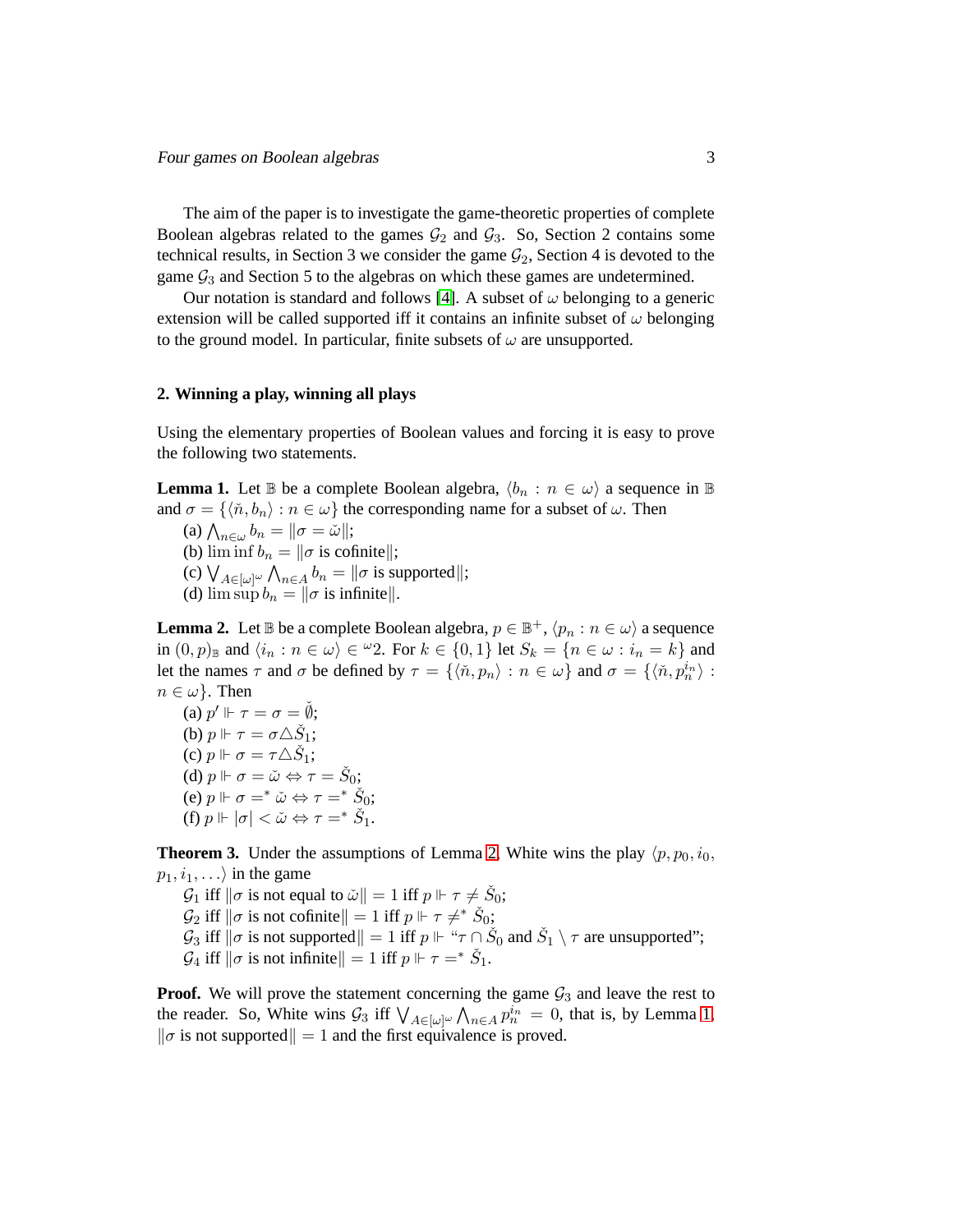Let  $1 \Vdash " \sigma$  is not supported" and let G be a B-generic filter over V containing p. Suppose  $\tau_G \cap S_0$  or  $S_1 \setminus \tau_G$  contains a subset  $A \in [\omega]^\omega \cap V$ . Then  $A \subseteq \sigma_G$ , which is impossible.

On the other hand, let  $p \Vdash " \tau \cap \check{S}_0$  and  $\check{S}_1 \setminus \tau$  are unsupported" and let G be a B-generic filter over V. If  $p' \in G$  then, by Lemma [2\(](#page-2-0)a),  $\sigma_G = \emptyset$  so  $\sigma_G$  is unsupported. Otherwise  $p \in G$  and by the assumption the sets  $\tau_G \cap S_0$  and  $S_1 \setminus \tau_G$ are unsupported. Suppose  $A \subseteq \sigma_G$  for some  $A \in [\omega]^\omega \cap V$ . Then  $A = A_0 \cup A_1$ , where  $A_0 = A \cap S_0 \cap \tau_G$  and  $A_1 = A \cap S_1 \setminus \tau_G$ , and at least one of these sets is infinite. But from Lemma [2\(](#page-2-0)c) we have  $A_0 = A \cap S_0$  and  $A_1 = A \cap S_1$ , so  $A_0, A_1 \in V$ . Thus either  $S_0 \cap \tau_G$  or  $S_1 \setminus \tau_G$  is a supported subset of  $\omega$ , which is impossible. So  $\sigma_G$  is unsupported and we are done.

<span id="page-3-1"></span>In the same way one can prove the following statement concerning Black.

**Theorem 4.** Under the assumptions of Lemma [2,](#page-2-0) Black wins the play  $\langle p, p_0, i_0, j_0 \rangle$  $p_1, i_1, \ldots$  in the game

- $\mathcal{G}_1$  iff  $\|\sigma$  is equal to  $\check{\omega}\| > 0$  iff  $\exists q \leq p \, q \Vdash \tau = \check{S}_0;$
- $\mathcal{G}_2$  iff  $\|\sigma$  is cofinite  $\| > 0$  iff  $\exists q \leq p \, q \Vdash \tau =^* \check{S}_0;$
- $\mathcal{G}_3$  iff  $\|\sigma$  is supported  $\| > 0$  iff  $\exists q \leq p \, q \Vdash \text{``}\tau \cap \check{S}_0$  or  $\check{S}_1 \setminus \tau$  is supported";
- $\mathcal{G}_4$  iff  $\|\sigma$  is infinite  $\| > 0$  iff  $\exists q \leq p \;\; q \Vdash \tau \neq^* \check{S}_1$ .

Since for each sequence  $\langle b_n \rangle$  in a c.B.a. B

$$
\bigwedge_{n\in\omega}b_n\leq \liminf b_n\leq \bigvee_{A\in[\omega]^\omega}\bigwedge_{n\in A}b_n\leq \limsup b_n,\tag{1}
$$

<span id="page-3-0"></span>we have

**Proposition 1.** Let  $\mathbb B$  be a complete Boolean algebra. Then

(a) White has a w.s. in  $\mathcal{G}_4 \Rightarrow$  White has a w.s. in  $\mathcal{G}_3 \Rightarrow$  White has a w.s. in  $\mathcal{G}_2$  $\Rightarrow$  White has a w.s. in  $\mathcal{G}_1$ .

(b) Black has a w.s. in  $\mathcal{G}_1 \Rightarrow$  Black has a w.s. in  $\mathcal{G}_2 \Rightarrow$  Black has a w.s. in  $\mathcal{G}_3$  $\Rightarrow$  Black has a w.s. in  $\mathcal{G}_4$ .

### <span id="page-3-2"></span>**3. The game**  $\mathcal{G}_2$

**Theorem 5.** For each complete Boolean algebra  $\mathbb B$  the following conditions are equivalent:

(a) B is not  $(\omega, 2)$ -distributive;

- (b) White has a winning strategy in the game  $G_1$ ;
- (c) White has a winning strategy in the game  $\mathcal{G}_2$ .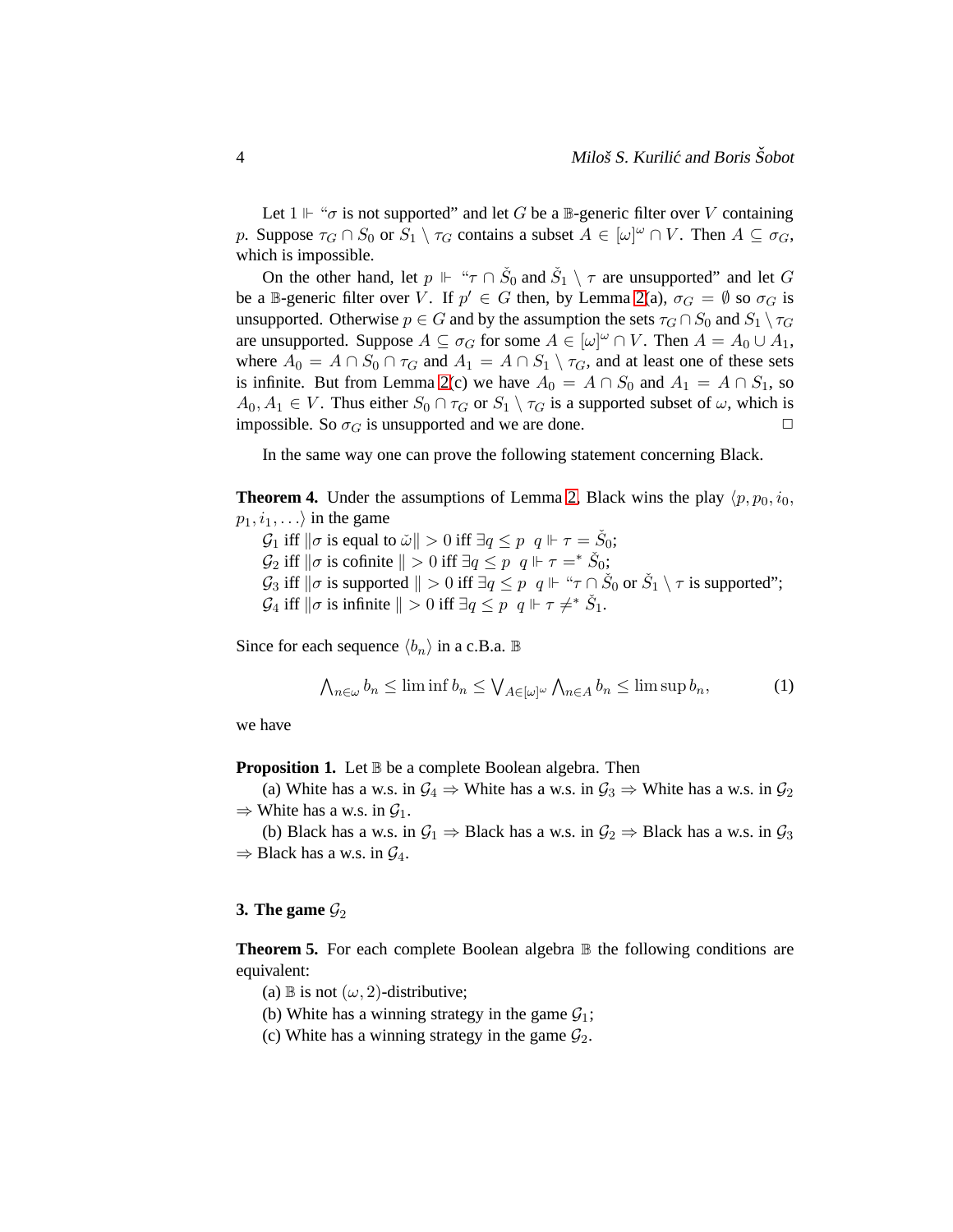**Proof.** (a) $\Leftrightarrow$ (b) is proved in [\[3\]](#page-9-0) and (c) $\Rightarrow$ (b) holds by Proposition [1.](#page-3-0) In order to prove (a)⇒(c) we suppose  $\mathbb B$  is not  $(\omega, 2)$ -distributive. Then  $p := \mathbb E x \subseteq \tilde{\omega}$  x  $\notin$  $\|V\| > 0$  and by The Maximum Principle there is a name  $\pi \in V^{\mathbb{B}}$  such that

<span id="page-4-0"></span>
$$
p \Vdash \pi \subseteq \check{\omega} \ \land \ \pi \notin V. \tag{2}
$$

Clearly  $\omega = A_0 \cup A \cup A_p$ , where  $A_0 = \{n \in \omega : \|\tilde{n} \in \pi\| \wedge p = 0\}$ ,  $A = \{n \in \mathbb{R} \mid \omega \in A_p\}$  $\omega : \|\tilde{n} \in \pi\| \wedge p \in (0, p)_{\mathbb{B}}\}$  and  $A_p = \{n \in \omega : \|\tilde{n} \in \pi\| \wedge p = p\}$ . We also have  $A_0, A, A_p \in V$  and

<span id="page-4-1"></span>
$$
p \Vdash \pi = (\pi \cap \check{A}) \cup \check{A}_p. \tag{3}
$$

Let  $f : \omega \to A$  be a bijection belonging to V and  $\tau = \{ \langle \tilde{n}, || f(n) \rangle \in \pi || \wedge p \rangle :$  $n \in \omega$ . We prove

<span id="page-4-2"></span>
$$
p \Vdash f[\tau] = \pi \cap \check{A}.\tag{4}
$$

Let G be a B-generic filter over V containing p. If  $n \in f[\tau_G]$  then  $n = f(m)$  for some  $m \in \tau_G$ , so  $||f(m)^{\sim} \in \pi|| \wedge p \in G$  which implies  $||f(m)^{\sim} \in \pi|| \in G$  and consequently  $n \in \pi_G$ . Clearly  $n \in A$ . Conversely, if  $n \in \pi_G \cap A$ , since f is a surjection there is  $m \in \omega$  such that  $n = f(m)$ . Thus  $f(m) \in \pi_G$  which implies  $||f(m)^{\sim} \in \pi|| \wedge p \in G$  and hence  $m \in \tau_G$  and  $n \in f[\tau_G]$ .

According to [\(2\)](#page-4-0), [\(3\)](#page-4-1) and [\(4\)](#page-4-2) we have  $p \Vdash \pi = f[\tau] \cup \tilde{A}_p \notin V$  so, since  $A_p \in V$ , we have  $p \Vdash f[\tau] \notin V$  which implies  $p \Vdash \tau \notin V$ . Let  $p_n = ||f(n)^* \in \pi|| \wedge p$ ,  $n \in \omega$ . Then, by the construction,  $p_n \in (0, p)$ <sub>B</sub> for all  $n \in \omega$ .

We define a strategy  $\Sigma$  for White: at the beginning White plays p and, in the n-th move, plays  $p_n$ . Let us prove  $\Sigma$  is a winning strategy for White in the game  $\mathcal{G}_2$ . Let  $\langle i_n : n \in \omega \rangle \in \mathcal{Q}_2$  be an arbitrary play of Black. According to Theorem [3](#page-2-2) we prove  $p \Vdash \tau \neq^* \check{S}_0$ . But this follows from  $p \Vdash \tau \notin V$  and  $S_0 \in V$  and we are done. <del>□</del>

#### **4. The game**  $\mathcal{G}_3$

Firstly we give some characterizations of complete Boolean algebras on which White has a winning strategy in the game  $G_3$ . To make the formulas more readable, we will write  $w_{\varphi}$  for  $w(\varphi)$ . Also, for  $i : \omega \to 2$  we will denote  $g^i = \{i \restriction n : n \in \mathbb{N}\}$  $\omega$ , the corresponding branch of the tree  $\omega_2$ .

**Theorem 6.** For a complete Boolean algebra  $\mathbb{B}$  the following conditions are equivalent:

- (a) White has a winning strategy in the game  $\mathcal{G}_3$  on  $\mathbb{B}$ ;
- (b) There are  $p \in \mathbb{B}^+$  and  $w: \langle x \rangle^2 \to (0,p)_{\mathbb{B}}$  such that

<span id="page-4-3"></span>
$$
\forall i: \omega \to 2 \ \bigvee_{A \in [\omega]^\omega} \bigwedge_{n \in A} w_{i \upharpoonright n}^{i(n)} = 0; \tag{5}
$$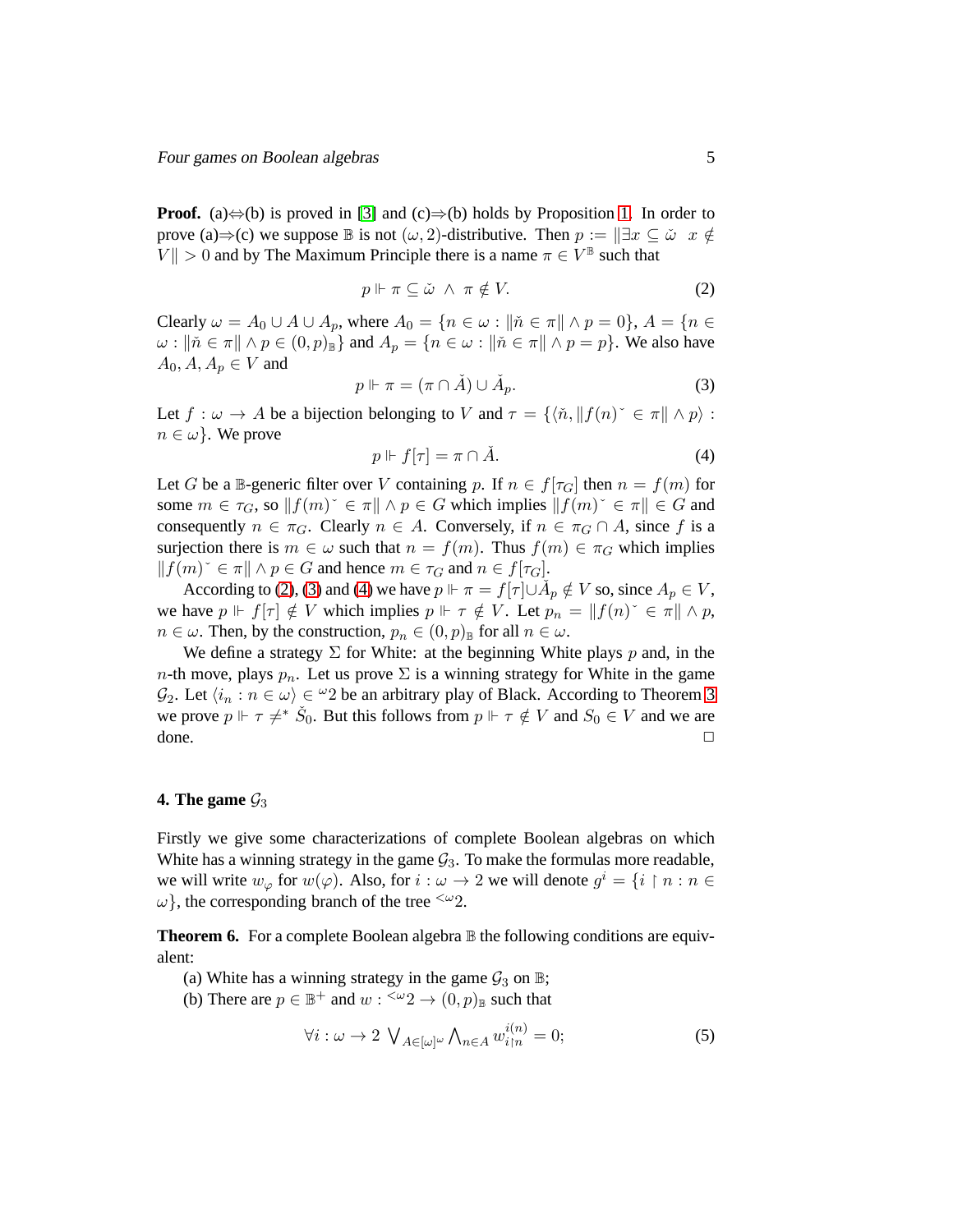(c) There are  $p \in \mathbb{B}^+$  and  $w : \langle x \rangle 2 \to [0, p]_{\mathbb{B}}$  such that [\(5\)](#page-4-3) holds. (d) There are  $p \in \mathbb{B}^+$  and  $\rho \in V^{\mathbb{B}}$  such that

<span id="page-5-0"></span>
$$
p \Vdash \rho \subseteq (\leq \omega_2)^{\sim} \land \forall \varphi \in (\leq \omega_2)^{\sim} (\varphi \cap \check{0} \in \rho \lor \varphi \cap \check{1} \in \rho)
$$
  
 
$$
\land \forall i \in ((\omega_2)^V)^{\sim} (\rho \cap \check{g}^i \text{ is unsupported}).
$$
 (6)

(e) In some generic extension,  $V_{\mathbb{B}}[G]$ , there is a subset R of the tree  $\leq \omega_2$  containing either  $\varphi$ <sup>{1}</sup> or  $\varphi$ <sup>{-1}</sup>, for each  $\varphi \in \frac{1}{2}$  and having unsupported intersection with each branch of the tree  $\leq \omega_2$  belonging to V.

**Proof.** (a) $\Rightarrow$  (c). Let  $\Sigma$  be a winning strategy for White.  $\Sigma$  is a function adjoining to each sequence of the form  $\langle p, p_0, i_0, \ldots, p_{n-1}, i_{n-1}\rangle$ , where  $p, p_0, \ldots, p_{n-1} \in \mathbb{B}^+$ are obtained by  $\Sigma$  and  $i_0, i_1, \ldots, i_{n-1}$  are arbitrary elements of  $\{0, 1\}$ , an element  $p_n = \Sigma(\langle p, p_0, i_0, \ldots, p_{n-1}, i_{n-1} \rangle)$  of  $(0, p)_\mathbb{B}$  such that White playing in accordance with  $\Sigma$  always wins. In general,  $\Sigma$  can be a multi-valued function, offering more "good" moves for White, but according to The Axiom of Choice, without loss of generality we suppose  $\Sigma$  is a single-valued function, which is sufficient for the following definition of p and  $w: \langle x \rangle 2 \to [0,p]_{\mathbb{B}}$ .

At the beginning  $\Sigma$  gives  $\Sigma(\emptyset) = p \in \mathbb{B}^+$  and, in the first move,  $\Sigma(\langle p \rangle) \in$  $(0, p)_{\mathbb{B}}$ . Let  $w_{\emptyset} = \Sigma({\langle p \rangle})$ .

Let  $\varphi \in {}^{n+1}2$  and let  $w_{\varphi\restriction k}$  be defined for  $k \leq n$ . Then we define  $w_{\varphi} =$  $\Sigma(\langle p, w_{\varphi \restriction 0}, \varphi(0), \ldots, w_{\varphi \restriction n}, \varphi(n) \rangle).$ 

In order to prove [\(5\)](#page-4-3) we pick an  $i : \omega \rightarrow 2$ . Using induction it is easy to show that in the match in which Black plays  $i(0), i(1), \ldots$ , White, following  $\Sigma$  plays  $p, w_{i\upharpoonright 0}, w_{i\upharpoonright 1}, \ldots$  Thus, since White wins  $\mathcal{G}_3$ , we have  $\bigvee_{A \in [\omega]^\omega} \bigwedge_{n \in A} w_{i\upharpoonright n}^{i(n)} = 0$ and [\(5\)](#page-4-3) is proved.

(c)⇒(b). Let  $p \in \mathbb{B}^+$  and  $w : \leq^{\omega} 2 \to [0,p]_{\mathbb{B}}$  satisfy [\(5\)](#page-4-3). Suppose the set  $S = \{ \varphi \in \langle \omega_2 : w_\varphi \in \{0, p\} \}$  is dense in the ordering  $\langle \langle \omega_2, \varphi \rangle$ . Using recursion we define  $\varphi_k \in S$  for  $k \in \omega$  as follows. Firstly, we choose  $\varphi_0 \in S$  arbitrarily. Let  $\varphi_k$  be defined and let  $i_k \in 2$  satisfy  $i_k = 0$  iff  $w_{\varphi_k} = p$ . Then we choose  $\varphi_{k+1} \in S$  such that  $\varphi_k^i i_k \subseteq \varphi_{k+1}$ . Clearly the integers  $n_k = \text{dom}(\varphi_k)$ ,  $k \in \omega$ , form an increasing sequence, so  $i = \bigcup_{k \in \omega} \varphi_k : \omega \to 2$ . Besides,  $i \restriction n_k = \varphi_k$ and  $i(n_k) = i_k$ . Consequently, for each  $k \in \omega$  we have  $w_{i \upharpoonright n_k}^{i(n_k)}$  $\frac{i(n_k)}{i\upharpoonright n_k} = w_{\varphi_k}^{i_k} = p$ . Now  $A_0 = \{n_k : k \in \omega\} \in [\omega]^\omega$  and  $\bigwedge_{n \in A_0} w_{i \upharpoonright n}^{i(n)} = p > 0$ . A contradiction to [\(5\)](#page-4-3).

So there is  $\psi \in \langle \omega_2 \rangle$  such that  $w_{\varphi} \in (0, p)_{\mathbb{B}}$ , for all  $\varphi \supseteq \psi$ . Let  $m = \text{dom}(\psi)$ and let  $v_{\varphi}$  for  $\varphi \in \frac{1}{2}$  be defined by

$$
v_{\varphi} = \begin{cases} w_{\psi} & \text{if } |\varphi| < m, \\ w_{\psi \cap (\varphi \restriction (\text{dom}(\varphi) \setminus m))} & \text{if } |\varphi| \geq m. \end{cases}
$$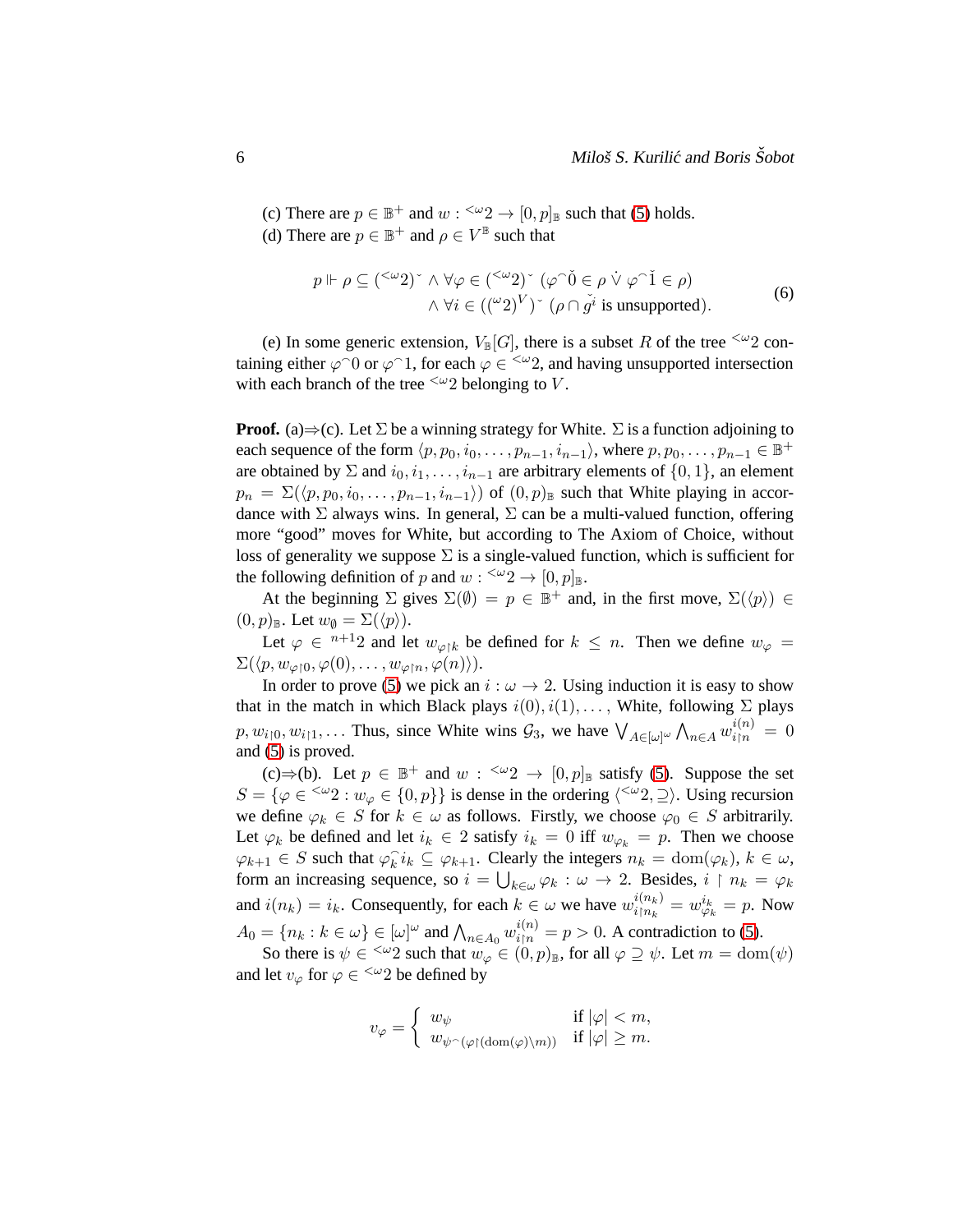Clearly  $v: \langle \omega_2 \rangle \to (0,p)_{\mathbb{B}}$  and we prove that v satisfies [\(5\)](#page-4-3). Let  $i : \omega \to 2$  and let  $j = \psi^{\frown}(i \restriction (\omega \setminus m))$ . Then for  $n \geq m$  we have  $v_{i \uparrow n}^{i(n)} = w_{\psi^{\frown}(i \restriction (n \setminus m))}^{i(n)} = w_{j \uparrow n}^{j(n)}$  $_{j\restriction n}^{\jmath(n)}.$ Let  $A \in [\omega]^\omega$ . Then  $A \setminus m \in [\omega]^\omega$  and, since w satisfies [\(5\)](#page-4-3), for the function j defined above we have  $\bigwedge_{n \in A\setminus m} w_{j|n}^{j(n)} = 0$ , that is  $\bigwedge_{n \in A\setminus m} v_{i|n}^{i(n)} = 0$ , which implies  $\bigwedge_{n \in A} v_{i \upharpoonright n}^{i(n)} = 0$  and (b) is proved.

(b) $\Rightarrow$ (a). Assuming (b) we define a strategy  $\Sigma$  for White. Firstly White plays p and  $p_0 = w_\emptyset$ . In the *n*-th step, if  $\varphi = \langle i_0, \ldots, i_{n-1} \rangle$  is the sequence of Black's previous moves, White plays  $p_n = w_\varphi$ . We prove that  $\Sigma$  is a winning strategy for White. Let  $i : \omega \rightarrow 2$  code an arbitrary play of Black. Since White follows Σ, in the *n*-th move White plays  $p_n = w_{i\upharpoonright n}$ , so according to [\(5\)](#page-4-3) we have  $\bigvee_{A \in [\omega]^{\omega}} \bigwedge_{n \in A} p_n^{i_n} = 0$  and White wins the game.

(b)⇒(d). Let  $p \in \mathbb{B}^+$  and  $w : \langle x \rangle^2 \to (0,p)_{\mathbb{B}}$  be the objects provided by (b). Let us define  $v_{\emptyset} = p$  and, for  $\varphi \in \langle \omega_2 \rangle$  and  $k \in \{2, \text{ let } v_{\varphi \cap k} = w_{\varphi}^k$ . Then  $\rho = {\{\langle \phi, v_{\varphi} \rangle : \varphi \in {}^{<\omega}2\}}$  is a name for a subset of  ${}^{<\omega}2$ . If  $i : \omega \to 2$ , then  $\sigma^i = \{ \langle (i \restriction n) \check{\ } , v_{i \restriction n} \rangle : n \in \omega \}$  is a name for a subset of  $g^i$  and, clearly,

<span id="page-6-0"></span>
$$
1 \Vdash \sigma^i = \rho \cap \check{g}^i. \tag{7}
$$

Let us prove

<span id="page-6-1"></span>
$$
\forall i: \omega \to 2 \quad 1 \Vdash \rho \cap \check{g}^i \text{ is unsupported.} \tag{8}
$$

Let  $i : \omega \to 2$ . According to the definition of  $v$ , for  $n \in \omega$  we have  $w_{i|n}^{i(n)} = v_{i|(n+1)}$ so, by [\(5\)](#page-4-3),  $\bigvee_{A \in [\omega]^{\omega}} \bigwedge_{n \in A} v_{i \restriction (n+1)} = 0$ . By [\(7\)](#page-6-0) we have  $v_{i \restriction (n+1)} = ||(i \restriction (n+1))||$ 1))<sup> $\leq \rho \cap g^i$ || and we have  $|\exists A \in (([\omega]^\omega)^V) \leq \forall n \in A$   $(i \restriction (n+1)) \leq \rho \cap g^i| = 0$ </sup> that is  $\|\neg \exists B \in (([\leq \omega 2] \omega)^V)$ <sup>r</sup>  $B \subset \rho \cap g^i \| = 1$  and [\(8\)](#page-6-1) is proved. Now we prove

<span id="page-6-2"></span>
$$
\forall \varphi \in {}^{<\omega}2 \ p \Vdash \check{\varphi}^{\hat{\ }0} \in \rho \ \dot{\vee} \ \check{\varphi}^{\hat{\ }1} \in \rho. \tag{9}
$$

If  $p \in G$ , where G is a B-generic filter over V, then clearly  $|G \cap \{w_{\varphi}, p \setminus w_{\varphi}\}| = 1$ . But  $w_{\varphi} = w_{\varphi}^0 = v_{\varphi \cap 0} = ||\check{\varphi} \hat{\;} 0 \in \rho||$  and  $p \setminus w_{\varphi} = w_{\varphi}^1 = v_{\varphi \cap 1} = ||\check{\varphi} \hat{\;} 1 \in \rho||$  and [\(9\)](#page-6-2) is proved.

(d) $\Rightarrow$  (c). Let  $p \in \mathbb{B}^+$  and  $\rho \in V^{\mathbb{B}}$  satisfy [\(6\)](#page-5-0). In V for each  $\varphi \in \langle \omega_2 \rangle$  we define  $w_{\varphi} = ||(\varphi \cap 0)^{|\varphi} \in \rho|| \wedge p$  and check condition (c). So for an arbitrary  $i : \omega \to 2$  we prove

<span id="page-6-4"></span>
$$
\bigvee_{A \in [\omega]^{\omega}} \bigwedge_{n \in A} w_{i|n}^{i(n)} = 0. \tag{10}
$$

According to [\(6\)](#page-5-0) for each  $n \in \omega$  we have  $p \Vdash ((i \upharpoonright n) \cap 0)^\times \in \rho \vee ((i \upharpoonright n) \cap 1)^\times \in$  $\rho$ , that is  $p \le a_0 \vee a_1$  and  $p \wedge a_0 \wedge a_1 = 0$ , where  $a_k = ||((i \upharpoonright n) \wedge k)$ <sup>\*</sup>  $\in \rho||$ ,  $k \in \{0, 1\}$ , which clearly implies  $p \wedge a'_0 = p \wedge a_1$ , i.e.

<span id="page-6-3"></span>
$$
p \wedge ||((i \upharpoonright n)^\frown 0)^\sim \in \rho||' = p \wedge ||((i \upharpoonright n)^\frown 1)^\sim \in \rho||. \tag{11}
$$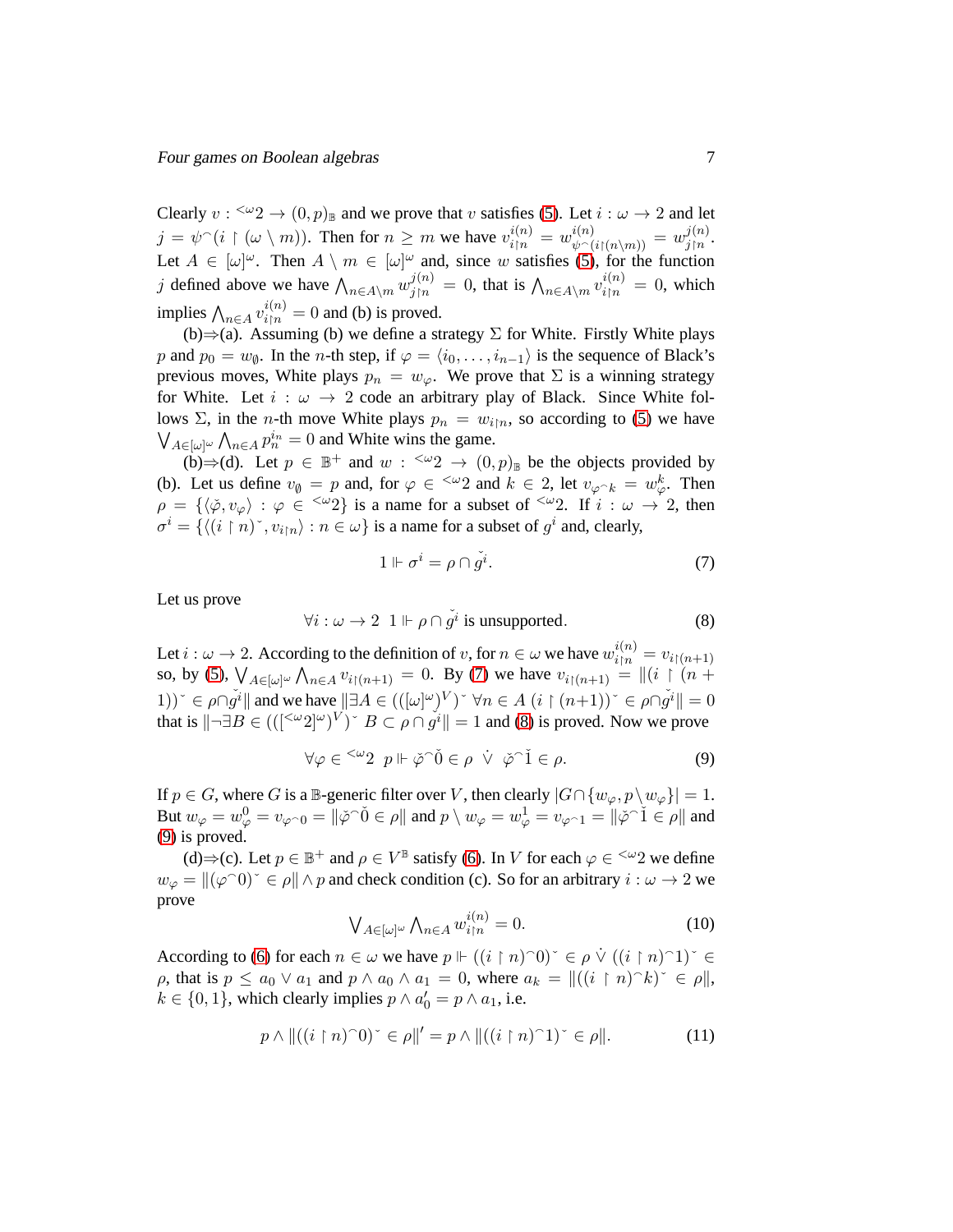Let us prove

<span id="page-7-0"></span>
$$
w_{i|n}^{i(n)} = || (i \upharpoonright (n+1))^\sim \in \rho || \wedge p. \tag{12}
$$

If  $i(n) = 0$ , then  $w_{i|n}^{i(n)} = ||((i \restriction n)^\frown 0)^\sim \in \rho|| \land p = ||((i \restriction n)^\frown i(n))^\sim \in \rho|| \land p$ and [\(12\)](#page-7-0) holds. If  $i(n) = 1$ , then according to [\(11\)](#page-6-3)  $w_{i|n}^{i(n)} = p \setminus w_{i|n} = p \wedge ||((i \upharpoonright$  $(n)$ <sup>o</sup> $(n)$ <sup>o</sup> $\in \rho$ ||' = p  $\wedge$  || $((i \upharpoonright n)$ <sup>o</sup> $1)$ <sup>o</sup> $\in \rho$ || = p  $\wedge$  || $((i \upharpoonright n)$ <sup>o</sup> $i(n)$  $\vee \in \rho$ || and [\(12\)](#page-7-0) holds again.

Now  $\bigvee_{A\in[\omega]^\omega}\bigwedge_{n\in A}w_{i\restriction n}^{i(n)}=p\wedge\|\exists A\in(([\omega]^\omega)^V)^{\scriptscriptstyle\sim}~\forall n\in A~\check{i}\restriction(n+1)\in$  $\rho \| = p \wedge \|\rho \cap \tilde{g}^i\|$  is supported  $\| = 0$ , since by [\(6\)](#page-5-0)  $p \leq \|\rho \cap \tilde{g}^i\|$  is unsupported  $\|$ . Thus [\(10\)](#page-6-4) is proved.

(d)⇒(e) is obvious and (e)⇒(d) follows from The Maximum Principle.  $\Box$ 

Concerning condition (e) of the previous theorem we note that in [\[5\]](#page-9-4) the following characterization is obtained.

**Theorem 7.** White has a winning strategy in the game  $G_4$  on a c.B.a.  $\mathbb B$  if and only if in some generic extension,  $V_{\mathbb{B}}[G]$ , there is a subset R of the tree  $\leq \omega_2$  containing either  $\varphi$  or  $\varphi$  1, for each  $\varphi \in \langle \varphi_2 \rangle$  and having finite intersection with each branch of the tree  $\leq \omega_2$  belonging to V.

<span id="page-7-3"></span>**Theorem 8.** Let  $\mathbb B$  be a complete Boolean algebra. If forcing by  $\mathbb B$  produces an independent real in some generic extension, then White has a winning strategy in the game  $\mathcal{G}_3$  played on  $\mathbb{B}$ .

**Proof.** Let  $p = ||\exists x \subseteq \check{\omega} \quad x$  is independent  $|| > 0$ . Then, by The Maximum Principle there is a name  $\tau \in V^{\mathbb{B}}$  such that

<span id="page-7-1"></span>
$$
p \Vdash \tau \subseteq \check{\omega} \ \land \ \forall A \in (([\omega]^{\omega})^V)^{\sim} \ ([A \cap \tau] = \check{\omega} \ \land \ |A \setminus \tau| = \check{\omega}). \tag{13}
$$

Let us prove that  $K = \{n \in \omega : \|\tilde{n} \in \tau\| \land p \in \{0, p\}\}\$ is a finite set. Clearly  $K = K_0 \cup K_p$ , where  $K_0 = \{ n \in \omega : p \Vdash \check{n} \notin \tau \}$  and  $K_p = \{ n \in \omega : p \Vdash \check{n} \in \tau \}.$ Since  $p \Vdash \check{K}_0 \subseteq \check{\omega} \setminus \tau \wedge \check{K}_p \subseteq \tau$ , according to [\(13\)](#page-7-1) the sets  $K_0$  and  $K_p$  are finite, thus  $|K| < \omega$ .

Let  $q \in (0, p)_{\mathbb{B}}$  and let  $p_n, n \in \omega$ , be defined by

$$
p_n = \begin{cases} q & \text{if } n \in K, \\ \|\check{n} \in \tau\| \wedge p & \text{if } n \in \omega \setminus K. \end{cases}
$$

Then for  $\tau_1 = \{ \langle \tilde{n}, p_n \rangle : n \in \omega \}$  we have  $p \Vdash \tau_1 =^* \tau$  so according to [\(13\)](#page-7-1)

<span id="page-7-2"></span>
$$
p \Vdash \tau_1 \subseteq \check{\omega} \ \land \ \forall A \in (([\omega]^\omega)^V) \ \ (|A \cap \tau_1| = \check{\omega} \ \land \ |A \setminus \tau_1| = \check{\omega}). \tag{14}
$$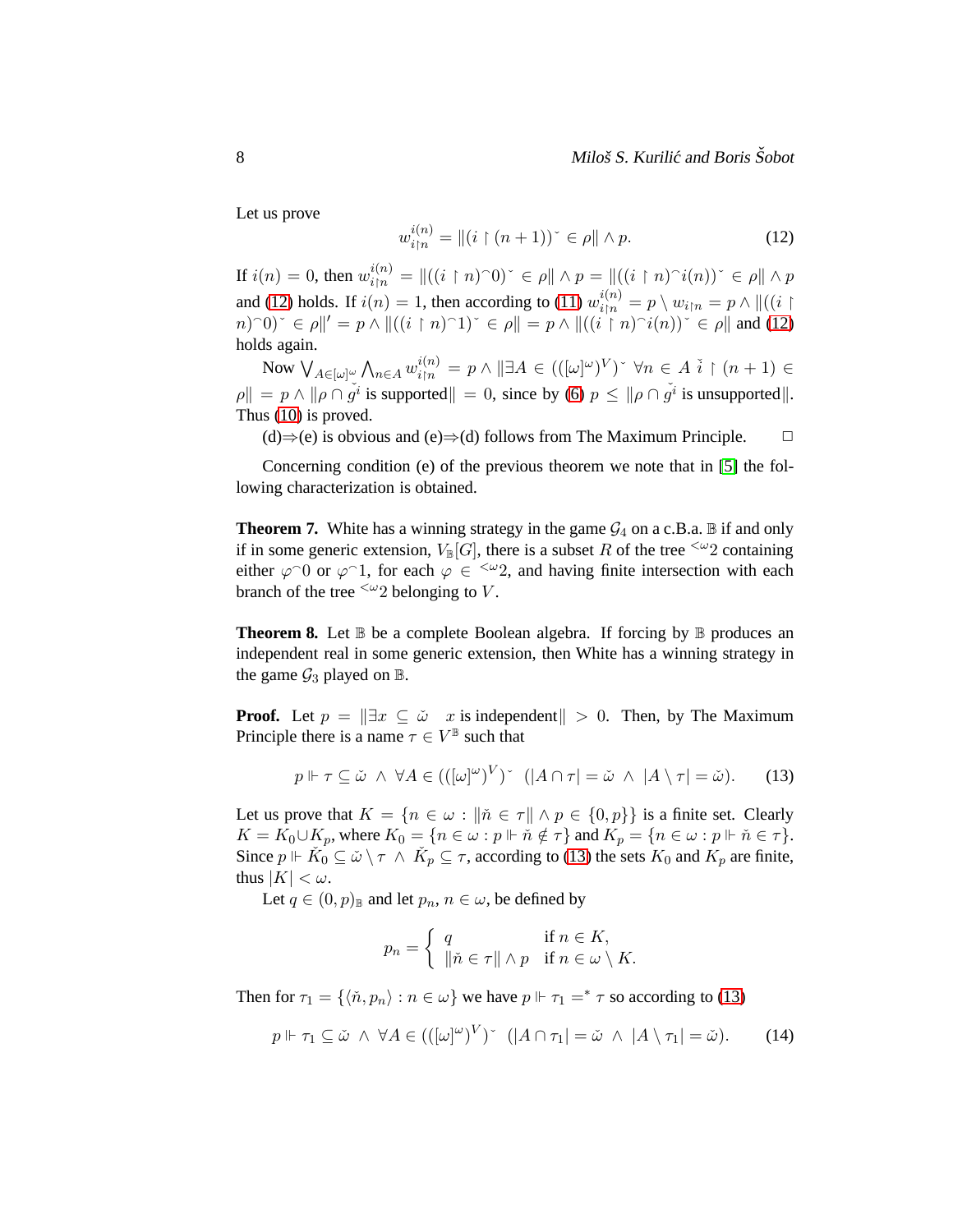Then  $p_n = ||\tilde{n} \in \tau_1|| \in (0, p)_{\mathbb{B}}$  and we define a strategy  $\Sigma$  for White: at the beginning White plays p and, in the n-th move, White plays  $p_n$ .

We prove  $\Sigma$  is a winning strategy for White. Let  $\langle p, p_0, i_0, p_1, i_1, \ldots \rangle$  be an arbitrary play in which White follows  $\Sigma$  and let  $S_k = \{n \in \omega : i_n = k\},$ for  $k \in \{0, 1\}$ . Suppose  $q = \bigvee_{A \in [\omega]^{\omega}} \bigwedge_{n \in A} p_n^{i_n} > 0$ . Now  $q \leq p$  and  $q =$  $\bigvee_{A\in[\omega]^{\omega}}(\bigwedge_{n\in A\cap S_0}\|\check{n}\in\tau_1\|\wedge\bigwedge_{n\in A\cap S_1}(p\wedge\|\check{n}\notin\tau_1\|)=p\wedge\bigvee_{A\in[\omega]^{\omega}}\|\check{A}\cap\check{S}_0\subseteq$  $\tau_1 \wedge \tilde{A} \cap \check{S}_1 \subseteq \check{\omega} \setminus \tau_1 \Vert \leq \Vert \exists A \in (([\omega]^\omega)^V) \check{\;} (\check{A} \cap \check{S}_0 \subseteq \tau_1 \wedge \check{A} \cap \check{S}_1 \subseteq \check{\omega} \setminus \tau_1) \Vert.$ 

Let G be a B-generic filter over V containing q. Then there is  $A \in [\omega]^\omega \cap V$ such that  $A \cap S_0 \subseteq (\tau_1)_G$  and  $A \cap S_1 \subseteq \omega \setminus (\tau_1)_G$ . But one of the sets  $A \cap S_0$ and  $A \cap S_1$  must be infinite and, since  $p \in G$ , according to [\(14\)](#page-7-2), it must be split by  $(\tau_1)_G$ . A contradiction. Thus  $q = 0$  and White wins the game.

**Theorem 9.** Let  $\mathbb B$  be an  $(\omega, 2)$ -distributive complete Boolean algebra. Then

(a) If  $\langle p, p_0, i_0, p_1, i_1, \ldots \rangle$  is a play satisfying the rules given in Definition [1,](#page-1-0) then Black wins the game  $\mathcal{G}_3$  iff Black wins the game  $\mathcal{G}_4$ .

(b) Black has a winning strategy in the game  $\mathcal{G}_3$  iff Black has a winning strategy in the game  $\mathcal{G}_4$ .

**Proof.** (a) The implication " $\Rightarrow$ " follows from the proof of Proposition [1\(](#page-3-0)b). For the proof of " $\Leftarrow$ " suppose Black wins the play  $\langle p, p_0, i_0, p_1, i_1, \ldots \rangle$  in the game  $\mathcal{G}_4$ . Then, by Theorem [4](#page-3-1) there exists  $q \in \mathbb{B}^+$  such that  $q \Vdash \sigma$  is infinite". Since the algebra  $\mathbb B$  is  $(\omega, 2)$ -distributive we have  $1 \Vdash \sigma \in V$ , thus  $q \Vdash \sigma \in (([\omega]^\omega)^V)^\vee$  and hence  $\neg 1 \Vdash \text{``$\sigma$}$  is not supported" so, by Theorem [4,](#page-3-1) Black wins  $\mathcal{G}_3$ .

(b) follows from (a).  $\Box$ 

#### **5. Indeterminacy, problems**

**Theorem 10.**  $\diamondsuit$  implies the existence of a Suslin algebra on which the games  $\mathcal{G}_1, \mathcal{G}_2, \mathcal{G}_3$  and  $\mathcal{G}_4$  are undetermined.

**Proof.** Let  $\mathbb B$  be the Suslin algebra mentioned in (c) of Theorem [2.](#page-1-1) According to Proposition [1\(](#page-3-0)b) and since Black does not have a winning strategy in the game  $\mathcal{G}_4$ , Black does not have a winning strategy in the games  $\mathcal{G}_1, \mathcal{G}_2, \mathcal{G}_3$  as well. On the other hand, since the algebra  $\mathbb B$  is  $(\omega, 2)$ -distributive, White does not have a winning strategy in the game  $G_1$  and, by Proposition [1\(](#page-3-0)a), White does not have a winning strategy in the games  $\mathcal{G}_2$ ,  $\mathcal{G}_3$ ,  $\mathcal{G}_4$  played on  $\mathbb{B}$ .

**Problem [1](#page-3-0).** According to Theorem [8,](#page-7-3) Proposition 1 and Theorem [5](#page-3-2) for each complete Boolean algebra B we have: